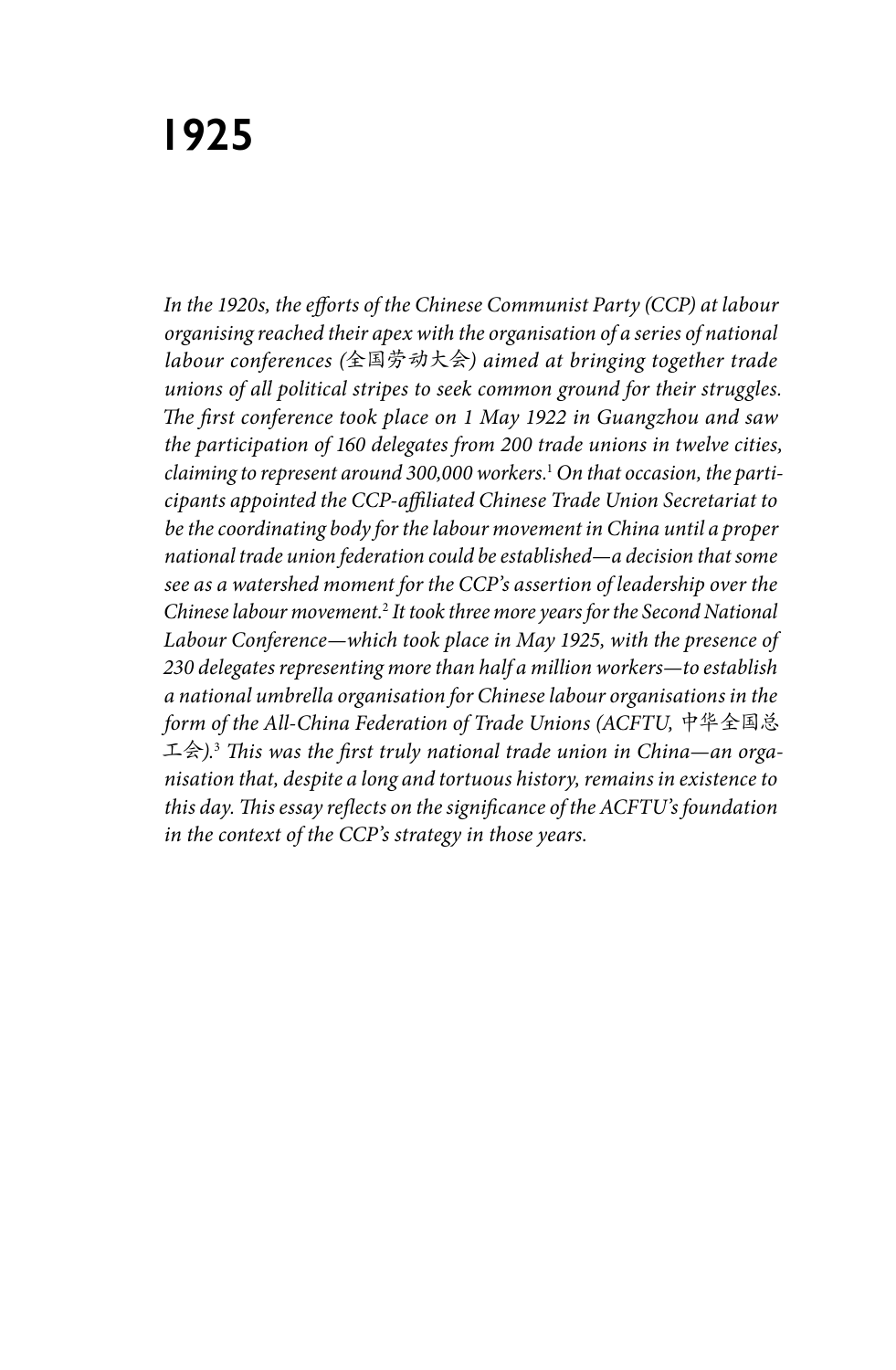## **The Founding of the All-China Federation of Trade Unions**

WANG Kan

**On** 1 May 1925, the All-China Federation of Trade Unions<br>
( $\psi \notin \mathbb{R} \& \mathbb{Z} \& \mathbb{R}$ , ACFTU) was founded in Guangzhou to<br>
organise Chinese workers to struggle against the political and<br>
sconomic systems of the time br (中华全国总工会, ACFTU) was founded in Guangzhou to organise Chinese workers to struggle against the political and economic systems of the time, bringing together 166 affiliated trade unions, comprising more than 540,000 members.4 Considered the first formally established umbrella organisation for all 'true' worker unions in China, the ACFTU was first and foremost a sign of cooperation between the Chinese Communist Party (CCP) and the Nationalist Party (Guomindang, or GMD).<sup>5</sup>

The formation of this organisation reflected the interest and growing influence of the Communist International (Comintern) in China. Acting as an international arm of the Soviet Union to promote global communism, the Comintern was heavily involved in the Chinese Revolution, providing military advisors, weapons and money to both the CCP and the GMD. This policy was motivated by the belief of the Soviet leadership that only a united workers' movement of the CCP and GMD could hasten the Chinese Revolution and would better serve Soviet interests in the Far East.

As a result of this alliance under the Comintern, the ACFTU was not a CCP department. Instead, it functioned as a platform to coordinate different forces among workers, including non-party actors.6 A party faction system (党团制度) was introduced in what could be considered a 'nondenominational' organisation. Under this system, the CCP in the ACFTU functioned as a corporatist organ to democratically represent its own interests amid other factions and was therefore unable to dominate the decision-making process through its own model of democratic centralisation.7 However, there was precedent for such a powersharing arrangement, as the Bolsheviks in the Soviet Union implemented a party faction system in their trade union and other mass organisations. In this case, the CCP sacrificed its dominant position among the Chinese working class in return for the opportunity to build a broader labour movement.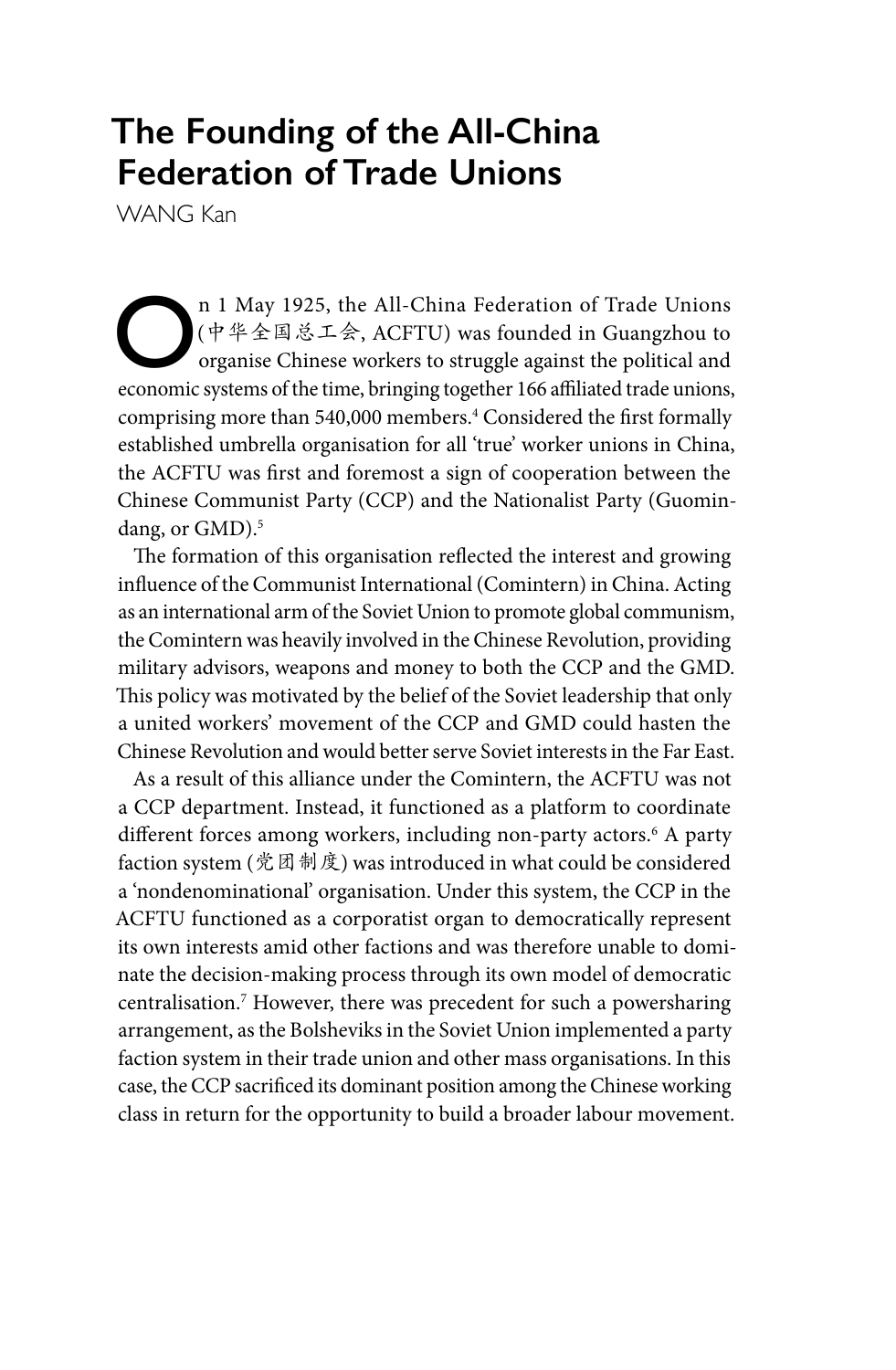#### 106 PROLETARIAN CHINA

#### Changing Worker Mobilisation Strategy

Localism, clan cultures and regional economic disparities negatively affected any effort to organise Chinese workers in those early years. In addition, most workers laboured in small and medium-sized workshops, as there were few large factories. They lacked class consciousness and, in most cases, cared only about their immediate material interests, rather than labour rights or unionisation.8 To overcome such fragmentation, the CCP had to build a durable and extensive organisational structure and develop sophisticated mobilisation techniques. To pursue this goal, in 1921, the Communist leadership established the Chinese Trade Union Secretariat (中国劳动组合书记部) in Shanghai—an organisation that operated as the *de facto* worker organising department of the CCP (see Lin Chun's essay in the present volume).

When the CCP decided to unionise workers in a certain region or firm, it would name a special commissioner. Under the principle of democratic centralism, the special commissioner exercised the final say in every decision in her or his domain. Although this organisational arrangement was designed for secret worker mobilisation in a repressive environment, its success relied heavily on the individual talents of the special commissioners.9 A series of failed organising attempts, including the thwarted 7 February Strike (二七大罢工) launched by Beijing and Hankou railway workers in 1923 and the setbacks that followed the initial successes of the worker movement in Anyuan (see Luo Zhanglong's and Perry's essays in the present volume), alerted the Comintern and the CCP to the shortcomings of this mobilisation strategy.10 Institutional adaptations and improvements were necessary.

First, at the Fourth National Congress of the CCP in January 1925, the Party's leadership acknowledged that since the Chinese working class was weak, they needed to form a coalition between workers, peasants and women's and youth movements to build a revolutionary force.<sup>11</sup> The ACFTU reflected this new strategy. Contrary to the claim by mainstream researchers in China that the founding of the ACFTU announced total leadership of the CCP over the Chinese workers' movement, by establishing this organisation, the Communist Party recognised factional politics in the Chinese workers' movement and opened a channel for all actors to raise demands and concerns related to labour struggles.12 In other words, the introduction of the ACFTU represented a strategic move by the CCP to show its willingness to cooperate with all factions in the Chinese labour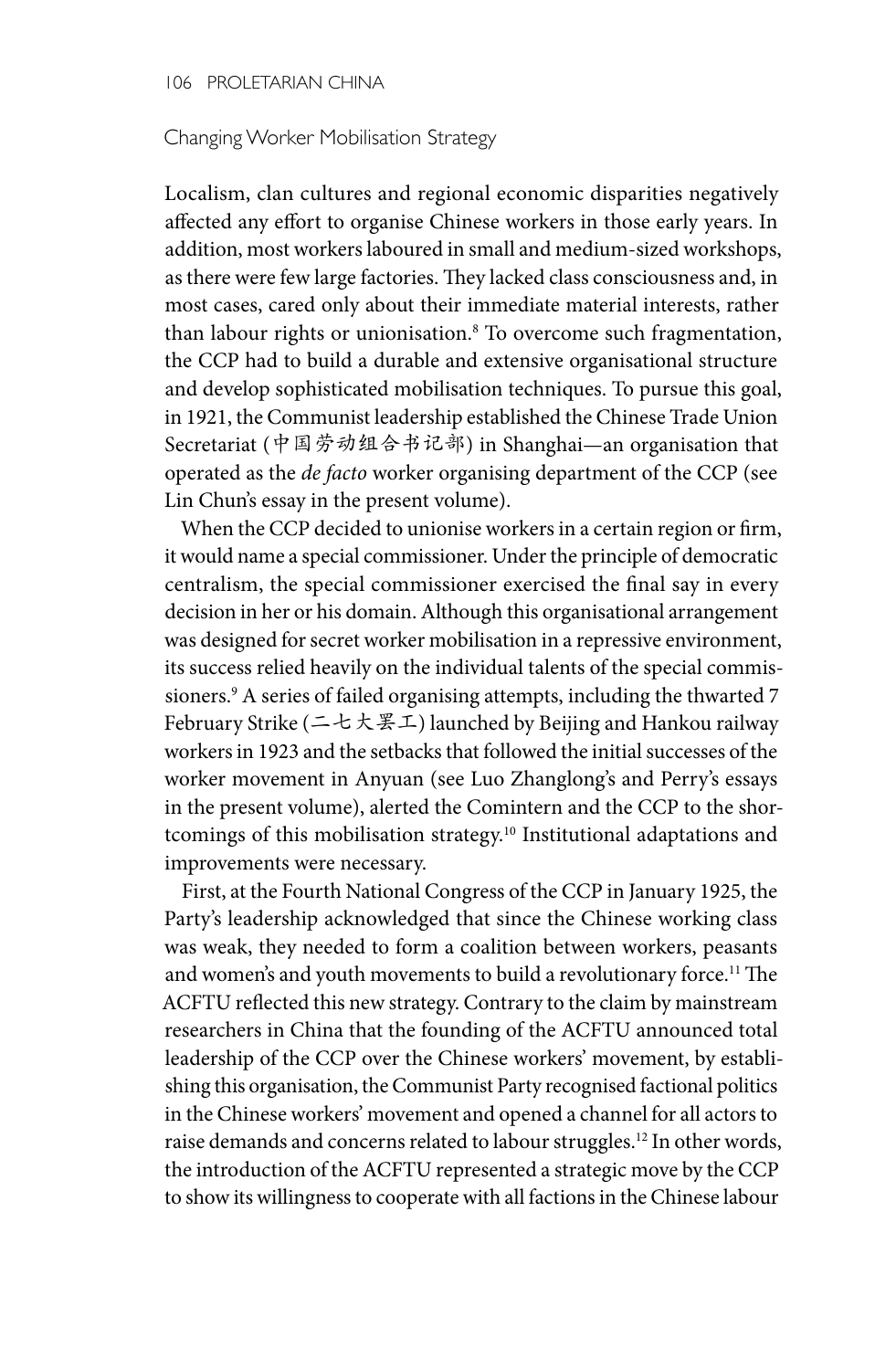movement, rather than declaring its supremacy. This included the GMD and progressive gang leaders, who now could democratically participate in the decision-making by transforming the conventional Communist Party chain-of-command framework into a party faction system, under which the CCP was only one component. This was a direct outcome of the cooperation between the CCP and the GMD, which also saw CCP members of the ACFTU Executive Committee joining the GMD and playing active roles in its labour department.

A second innovation can be found in the ways Communist labour organisers began to engage gang leaders. Already in Anyuan, CCP organisers had begun to recognise the unavoidable importance of gang leaders in worker organising. Gangs were a societal response of the Chinese underclass to poverty and deprivation. In the early twentieth century, a deepening wealth gap haunted China. In Shanghai, the lowest wage of a worker was three to seven times higher than that of a peasant, but 80 percent of Shanghai's residents lived in poverty and could barely feed themselves or their families.13 Gangs provided a collective network of protection and welfare for member workers. For these reasons, more than 80 percent of Chinese miners at that time belonged to gangs.<sup>14</sup> In addition, gangs were embedded in the workplace as a human resource management structure.15 It was common practice for firms to contract out labour, with gangmasters serving as both recruiters and foremen.

To unionise, the CCP needed to understand how gangs operated and recruited their members.16 With this aim in mind, senior Communist leaders, such as Deng Zhongxia and Li Lisan, interacted with and even joined gangs like the Green Gang (青帮) and the Hong Men (洪门). The CCP used this approach to hijack the gang structure and to plant Party cells in Chinese workplaces, so as to remake the gangs into modern trade unions.17 At the same time, the GMD was using a similar mobilisation approach to manipulate gang influence.<sup>18</sup>

#### Organisational Structure

The Comintern exerted a decisive influence over the organisational design of the ACFTU. The highest authority was the Executive Committee (执行委员会), led by a chairman and three vice-chairmen. The National Congress (全国代表大会) of the federation met once a year. The number of representatives was determined by the Executive Committee, which comprised twenty-five members elected by the National Congress.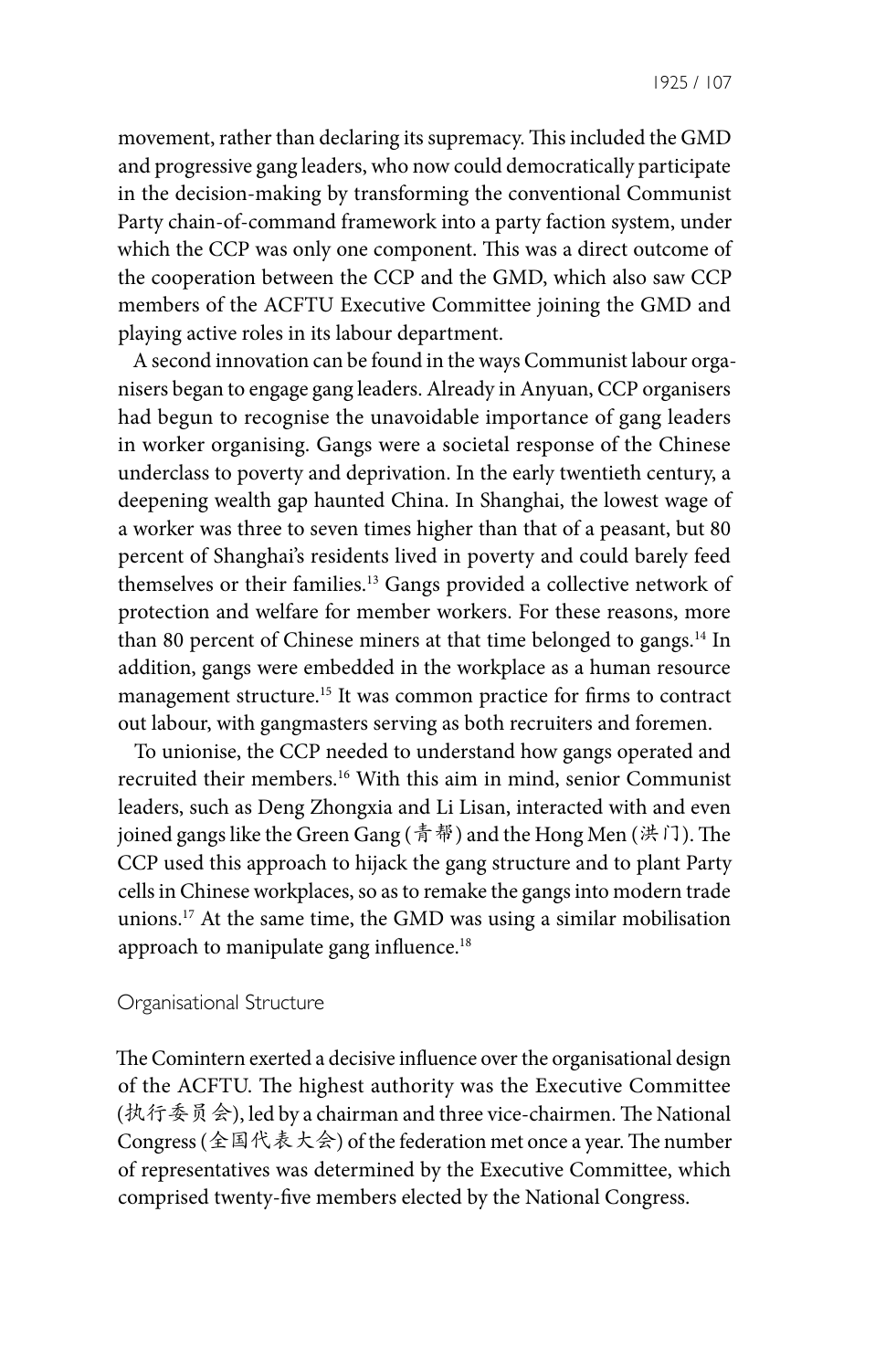The first Executive Committee was elected at the Second National Labour Conference (第二次全国劳动大会), in May 1925—the event, organised by the CCP-affiliated Chinese Trade Union Secretariat and attended by both Communist and Nationalist participants, which inaugurated the ACFTU. The chairman and vice-chairmen of the organisation's first Executive Committee were men. Lin Weimin, a noted CCP labour leader, was elected chairman but fell ill after less than a year and had to quit the post (he died in September 1927). The three vice-chairmen were Liu Shaoqi, Deng Pei and Zheng Yimin, alias Zheng Zesheng. As Lin relinquished his position due to illness, Liu—who had made a name for himself as a labour organiser during the Anyuan strike of 1922 (see Perry's essay in the present volume)—became the ACFTU's acting chairman. In the following decades, Liu would remain active in the Chinese workers' movement while also climbing the ranks of the CCP bureaucracy, eventually becoming Vice-Chairman of the Party and President of the People's Republic of China after 1949, before being dragged into a power struggle with Mao Zedong and suffering a violent death in 1969 during the Cultural Revolution.

Liu's two colleagues on the first Executive Committee of the ACFTU followed different trajectories. After being elected vice-chairman, Deng Pei became a strong supporter of workers' armed struggle. He also took the position as chairman of the Guangdong Federation of Trade Unions. As a CCP member, Deng followed the orders of the Comintern and joined the GMD to strengthen the coalition between the two parties. After the 1927 split, the GMD army raided the ACFTU's facilities in Guangzhou; Deng was arrested and executed that year. Zheng Yimin maintained his position as ACFTU Vice-Chairman for only one year, when his name simply disappeared from the Executive Committee and little is known about what became of him.

Despite fluctuation in its leadership, the ACFTU had a clear organisational structure. There was an Executive Bureau (千事局) under the direct supervision of the Executive Committee, with personnel appointed by the latter. The Executive Bureau had four departments: the Organisation Department (组织部) was responsible for unionising workers; the Secretariat (秘书部) looked after administrative affairs; the Propaganda Department (宣传部) was responsible for public relations and worker education; and the Economy Department (经济部) was in charge of accounting and finance. In addition, according to the ACFTU Constitution passed in 1925, the Executive Committee could establish special field offices and special commissions/organisations for its 'convenience'.<sup>19</sup>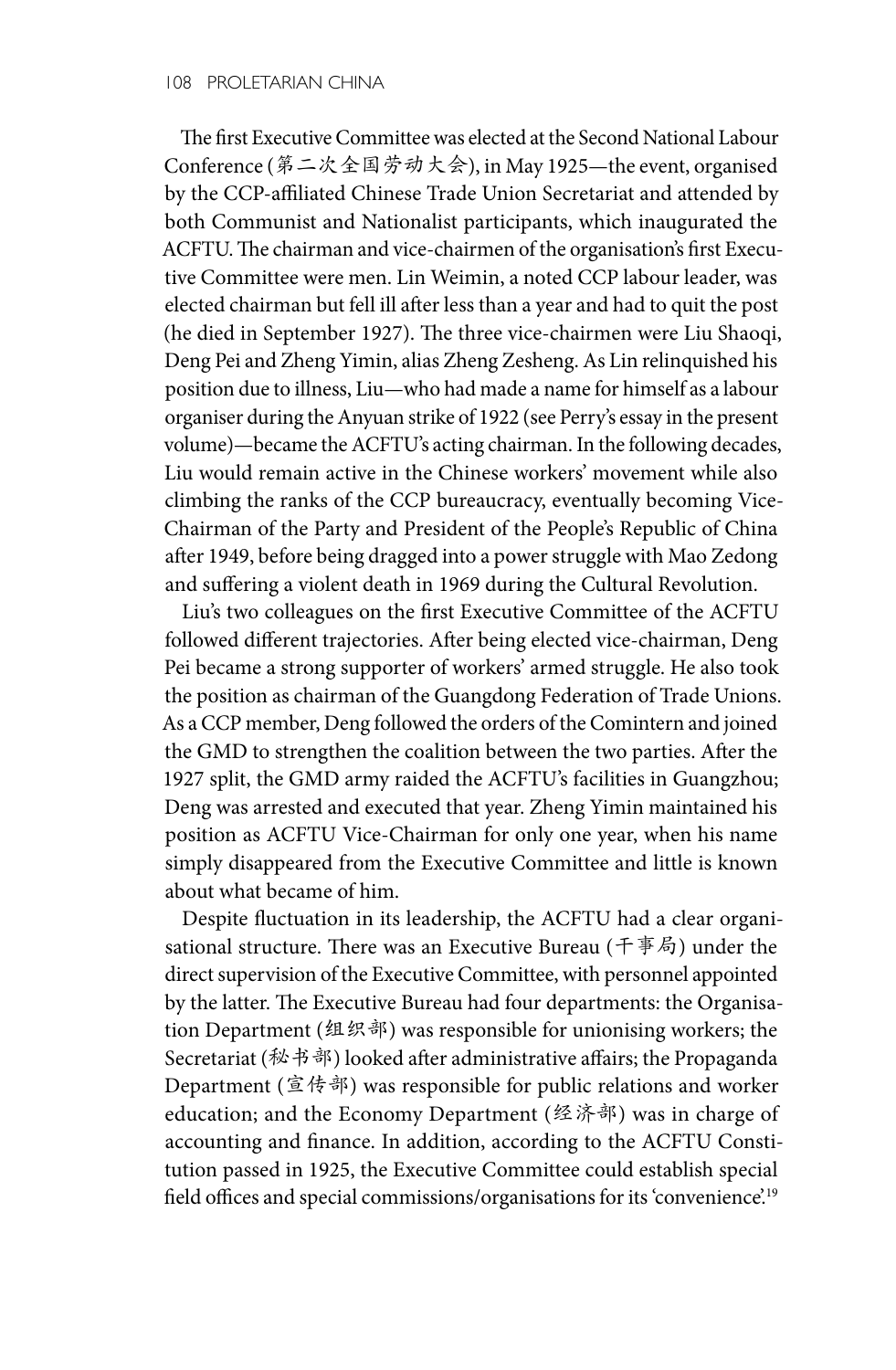These special units were designed to cope with the secrecy required for labour organising. In practice, they opened a space for the Executive Committee to bypass the formal channels of the ACFTU and to conduct covert actions.

The CCP's control over the Executive Committee gave it an advantage in the democratic process in the ACFTU. All twenty-five elected members of the ACFTU's first Executive Committee were CCP members. Despite the fact that most ACFTU Executive Committee members also held GMD membership, the CCP membership was more disciplined when compared with the GMD and therefore better equipped to exert their influence within both the federation and the GMD itself. In fact, the Comintern secretly insisted that the CCP monitor GMD activities and stand against any attempt by the Nationalists to 'hook up' with anti-Soviet forces.<sup>20</sup>

#### Heightening Distrust and Conflict

Founding the ACFTU was part of the Comintern and Soviet Union's China strategy. They planned for the CCP and GMD to join forces and confront the warlord government, which it was hoped would expand Soviet interests in China.<sup>21</sup> By introducing a party faction system within the ACFTU, the CCP and the Comintern signalled their willingness to share power among different facets of the labour movement. However, other dynamics were also in play. While openly adopting such a system, Communist leaders covertly hoped to reduce the suspicion of the GMD and gangs towards their ranks, which would enable the CCP to establish Party cells in all major trade unions and worker organisations.

Senior worker leaders within the CCP were keen to use the ACFTU as a platform to increase CCP power in the labour movement. They saw the cooperation with the GMD as a tactical move to transform Nationalist-led trade unions into CCP affiliates. In the words of Deng Zhongxia, an Executive Committee member and first general secretary of the ACFTU in 1925, the party faction system was a method to extend Communist reach in trade unions. As a result, the ACFTU always prioritised mobilising workers against the political and economic status quo.<sup>22</sup>

Soon gang leaders became dissatisfied with escalating worker militancy led by the ACFTU. As the ACFTU hastened workers' struggle, GMD leaders viewed the Comintern and the CCP as rival forces and began to resent what increasingly felt like imposed cooperation with the CCP. A forceful collision was on the horizon, and eventually things came to